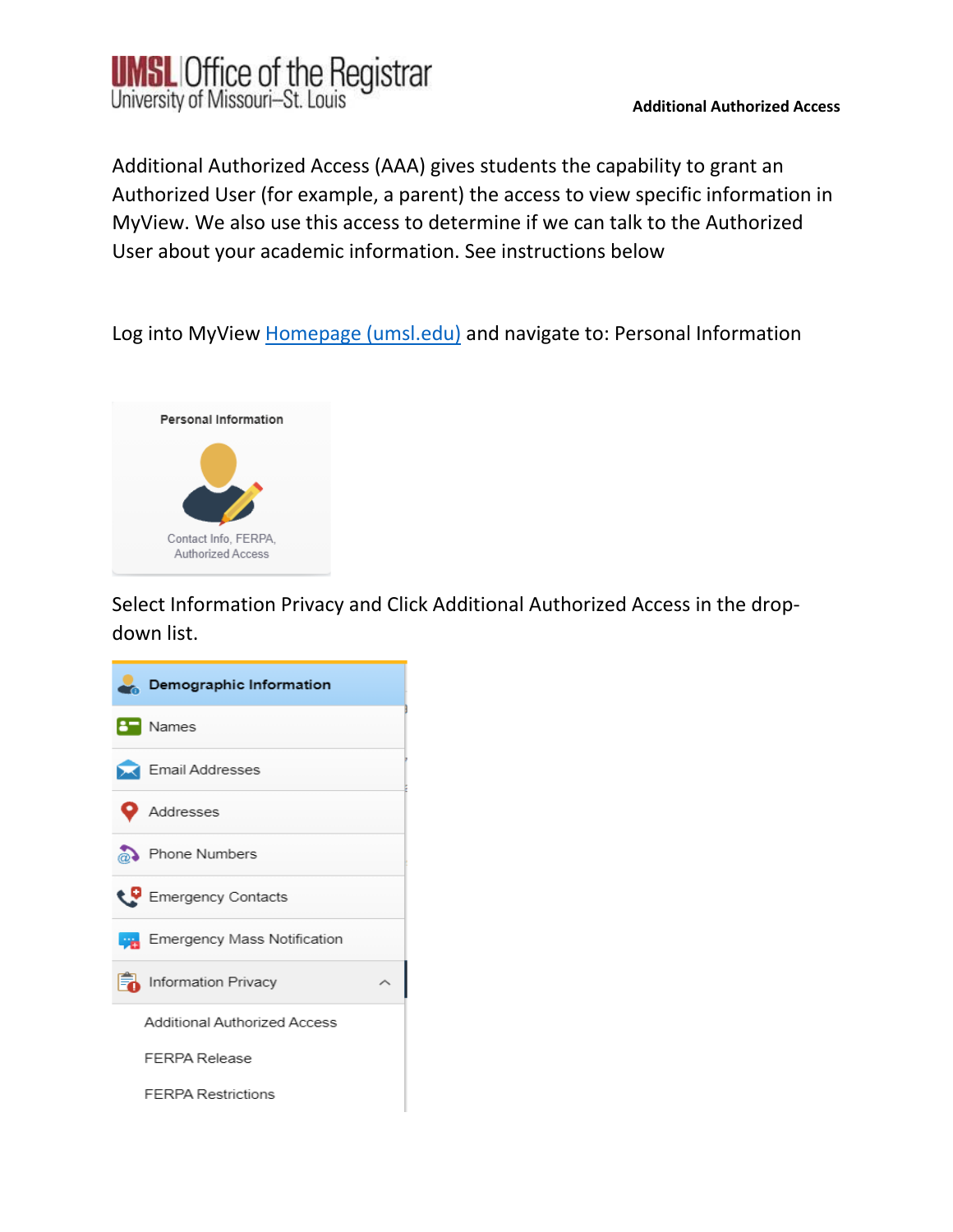

Enter the name and email address of the Authorized User, then check the desired Access Granted boxes (as shown below). Once finished, click Save. Students may add up to five Authorized Users to their account. A notification email will be sent to each user with a link to finish the account setup and create a password.

## **Additional Authorized Access**

Students can grant other users direct and authorized online access to their student information, which may include, but is not limited to, schedule of classes, grades, financial aid, and student financial account information.

In authorizing Additional Authorized Access members, students acknowledge that the University is not responsible for any unauthorized disclosure of their student information by their registered members.

Below is a list of those members to which you have granted access.

| <b>Additional Authorized Access</b>                         |                                              |                                                                  | $1$ of $1$ |
|-------------------------------------------------------------|----------------------------------------------|------------------------------------------------------------------|------------|
| Resend F-mail Invitation                                    |                                              | <b>Delete</b>                                                    |            |
| Name                                                        |                                              |                                                                  |            |
| <b>E-Mail Address</b>                                       |                                              |                                                                  |            |
| <b>Confirm E-Mail</b>                                       |                                              |                                                                  |            |
| <b>Access Granted</b>                                       |                                              |                                                                  |            |
| <b>Academic Information</b><br><b>Explain These Options</b> | <b>Student Financial Account Information</b> | <b>Directory Information</b><br><b>Financial Aid information</b> |            |

**Add Member** 

Save